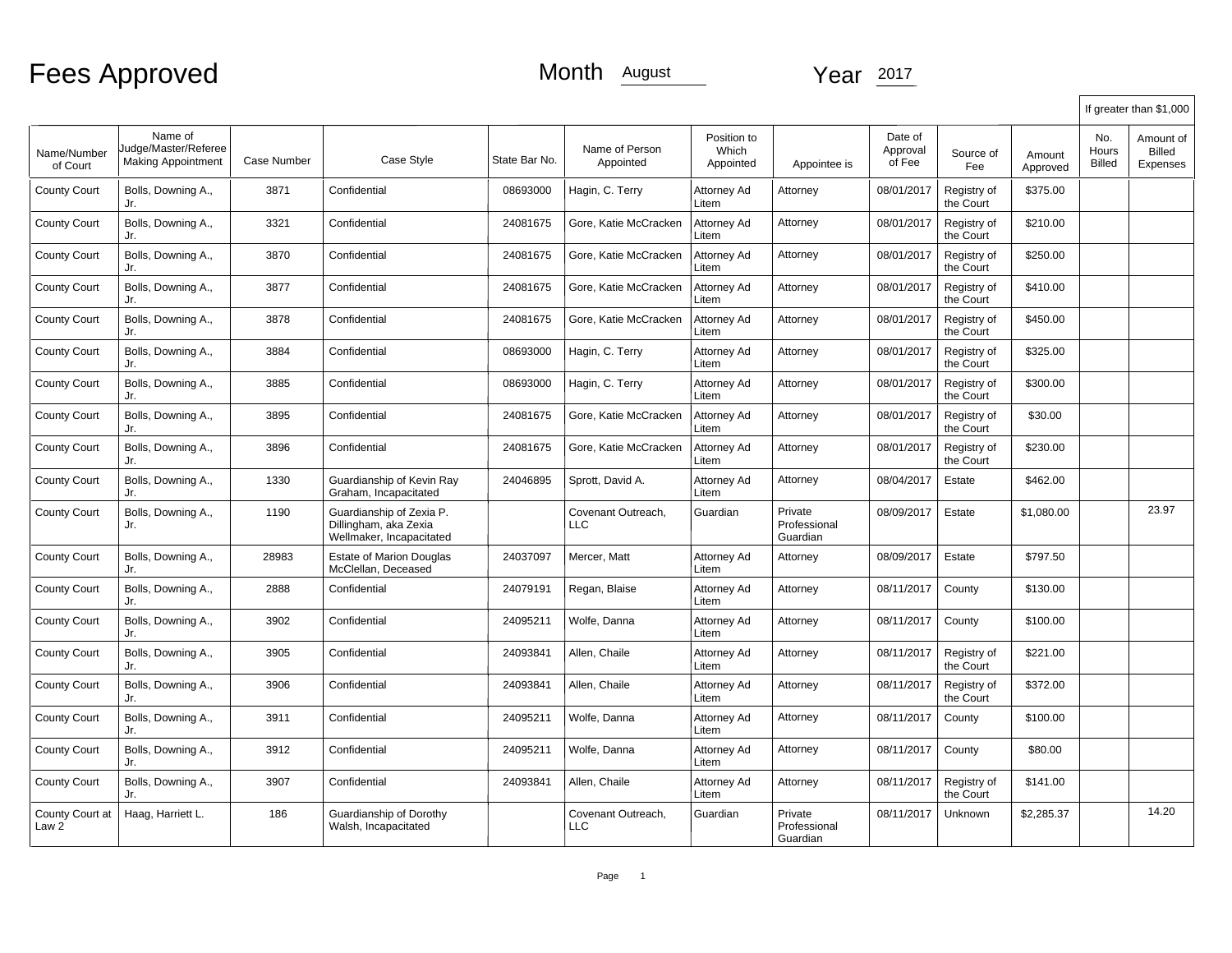|                          |                                                              |             |                                                          |               |                             |                                   |                            |                               |                          |                    |                               | If greater than \$1,000         |
|--------------------------|--------------------------------------------------------------|-------------|----------------------------------------------------------|---------------|-----------------------------|-----------------------------------|----------------------------|-------------------------------|--------------------------|--------------------|-------------------------------|---------------------------------|
| Name/Number<br>of Court  | Name of<br>Judge/Master/Referee<br><b>Making Appointment</b> | Case Number | Case Style                                               | State Bar No. | Name of Person<br>Appointed | Position to<br>Which<br>Appointed | Appointee is               | Date of<br>Approval<br>of Fee | Source of<br>Fee         | Amount<br>Approved | No.<br>Hours<br><b>Billed</b> | Amount of<br>Billed<br>Expenses |
| County Court at<br>Law 2 | Haag, Harriett L.                                            | 186         | Guardianship of Dorothy<br>Walsh, Incapacitated          |               | Thompson, Matthew B.        | Guardian                          | Friend or Family<br>Member | 08/11/2017                    | Estate                   | \$230.52           |                               |                                 |
| County Court             | Bolls, Downing A.,<br>Jr.                                    | 3909        | Confidential                                             | 24070731      | Tennesson, Sara Jane        | Attorney Ad<br>Litem              | Attorney                   | 08/15/2017                    | County                   | \$225.00           |                               |                                 |
| <b>County Court</b>      | Bolls, Downing A.,<br>Jr.                                    | 3910        | Confidential                                             | 24070731      | Tennesson, Sara Jane        | Attorney Ad<br>Litem              | Attorney                   | 08/15/2017                    | County                   | \$475.00           |                               |                                 |
| <b>County Court</b>      | Bolls, Downing A.,<br>Jr.                                    | 1334        | Guardianship of Edna<br>Portwood, Incapacitated          | 24079191      | Regan, Blaise               | Attorney Ad<br>Litem              | Attorney                   | 08/15/2017                    | County                   | \$626.49           |                               |                                 |
| <b>County Court</b>      | Bolls, Downing A.,<br>Jr.                                    | 3908        | Confidential                                             | 24070731      | Tennesson, Sara Jane        | Attorney Ad<br>Litem              | Attorney                   | 08/16/2017                    | County                   | \$175.00           |                               |                                 |
| <b>County Court</b>      | Bolls, Downing A.,<br>Jr.                                    | 3917        | Confidential                                             | 24095211      | Wolfe, Danna                | Attorney Ad<br>Litem              | Attorney                   | 08/16/2017                    | County                   | \$200.00           |                               |                                 |
| <b>County Court</b>      | Bolls, Downing A.,<br>Jr.                                    | 3918        | Confidential                                             | 24095211      | Wolfe, Danna                | Attorney Ad<br>Litem              | Attorney                   | 08/16/2017                    | County                   | \$200.00           |                               |                                 |
| <b>County Court</b>      | Bolls, Downing A.,<br>Jr.                                    | 3919        | Confidential                                             | 24095211      | Wolfe, Danna                | Attorney Ad<br>Litem              | Attorney                   | 08/16/2017                    | County                   | \$100.00           |                               |                                 |
| County Court at<br>Law 1 | Harper, Robert                                               | 1507        | Estate of Robbin Michelle<br>Caldwell, Deceased          | 10313750      | Hurst, David M.             | Attorney Ad<br>Litem              | Attorney                   | 08/16/2017                    | Estate                   | \$940.50           |                               |                                 |
| <b>County Court</b>      | Bolls, Downing A.,<br>Jr.                                    | 3921        | Confidential                                             | 24091313      | Chapman, Stacey A.          | Attorney Ad<br>Litem              | Attorney                   | 08/22/2017                    | County                   | \$180.00           |                               |                                 |
| <b>County Court</b>      | Bolls, Downing A.,<br>Jr.                                    | 3922        | Confidential                                             | 24091313      | Chapman, Stacey A.          | Attorney Ad<br>Litem              | Attorney                   | 08/22/2017                    | County                   | \$270.00           |                               |                                 |
| County Court             | Bolls, Downing A.,<br>Jr.                                    | 3923        | Confidential                                             | 24091313      | Chapman, Stacey A.          | Attorney Ad<br>Litem              | Attorney                   | 08/22/2017                    | County                   | \$200.00           |                               |                                 |
| County Court             | Bolls, Downing A.,<br>Jr.                                    | 3924        | Confidential                                             | 24091313      | Chapman, Stacey A.          | Attorney Ad<br>Litem              | Attorney                   | 08/22/2017                    | County                   | \$140.00           |                               |                                 |
| <b>County Court</b>      | Bolls, Downing A.,<br>Jr.                                    | 2888        | Confidential                                             | 24079191      | Regan, Blaise               | Attorney Ad<br>Litem              | Attorney                   | 08/24/2017                    | County                   | \$150.00           |                               |                                 |
| <b>County Court</b>      | Bolls, Downing A.,<br>Jr.                                    | 1329        | Guardianship of Natasia<br>Angelea Stokes, Incapacitated | 24037097      | Mercer, Matt                | Attorney Ad<br>Litem              | Attorney                   | 08/28/2017                    | County                   | \$400.00           |                               |                                 |
| <b>County Court</b>      | Bolls, Downing A.,<br>Jr.                                    | 3913        | Confidential                                             | 24081675      | Gore, Katie McCracken       | Attorney Ad<br>Litem              | Attorney                   | 08/28/2017                    | Registry of<br>the Court | \$250.00           |                               |                                 |
| <b>County Court</b>      | Bolls, Downing A.,<br>Jr.                                    | 3914        | Confidential                                             | 24081675      | Gore, Katie McCracken       | Attorney Ad<br>Litem              | Attorney                   | 08/28/2017                    | Registry of<br>the Court | \$80.00            |                               |                                 |
| <b>County Court</b>      | Bolls, Downing A.,<br>Jr.                                    | 3915        | Confidential                                             | 24081675      | Gore, Katie McCracken       | Attorney Ad<br>Litem              | Attorney                   | 08/28/2017                    | Registry of<br>the Court | \$100.00           |                               |                                 |
| <b>County Court</b>      | Bolls, Downing A.,<br>Jr.                                    | 3916        | Confidential                                             | 24081675      | Gore, Katie McCracken       | Attorney Ad<br>Litem              | Attorney                   | 08/28/2017                    | Registry of<br>the Court | \$200.00           |                               |                                 |
| County Court             | Bolls, Downing A.,<br>Jr.                                    | 3918        | Confidential                                             | 24095211      | Wolfe, Danna                | Attorney Ad<br>Litem              | Attorney                   | 08/28/2017                    | County                   | \$80.00            |                               |                                 |
| <b>County Court</b>      | Bolls, Downing A.,<br>Jr.                                    | 29126       | Estate of Joseph Ray Myers,<br>Deceased                  | 24081675      | Gore, Katie McCracken       | Attorney Ad<br>Litem              | Attorney                   | 08/28/2017                    | Estate                   | \$250.00           |                               |                                 |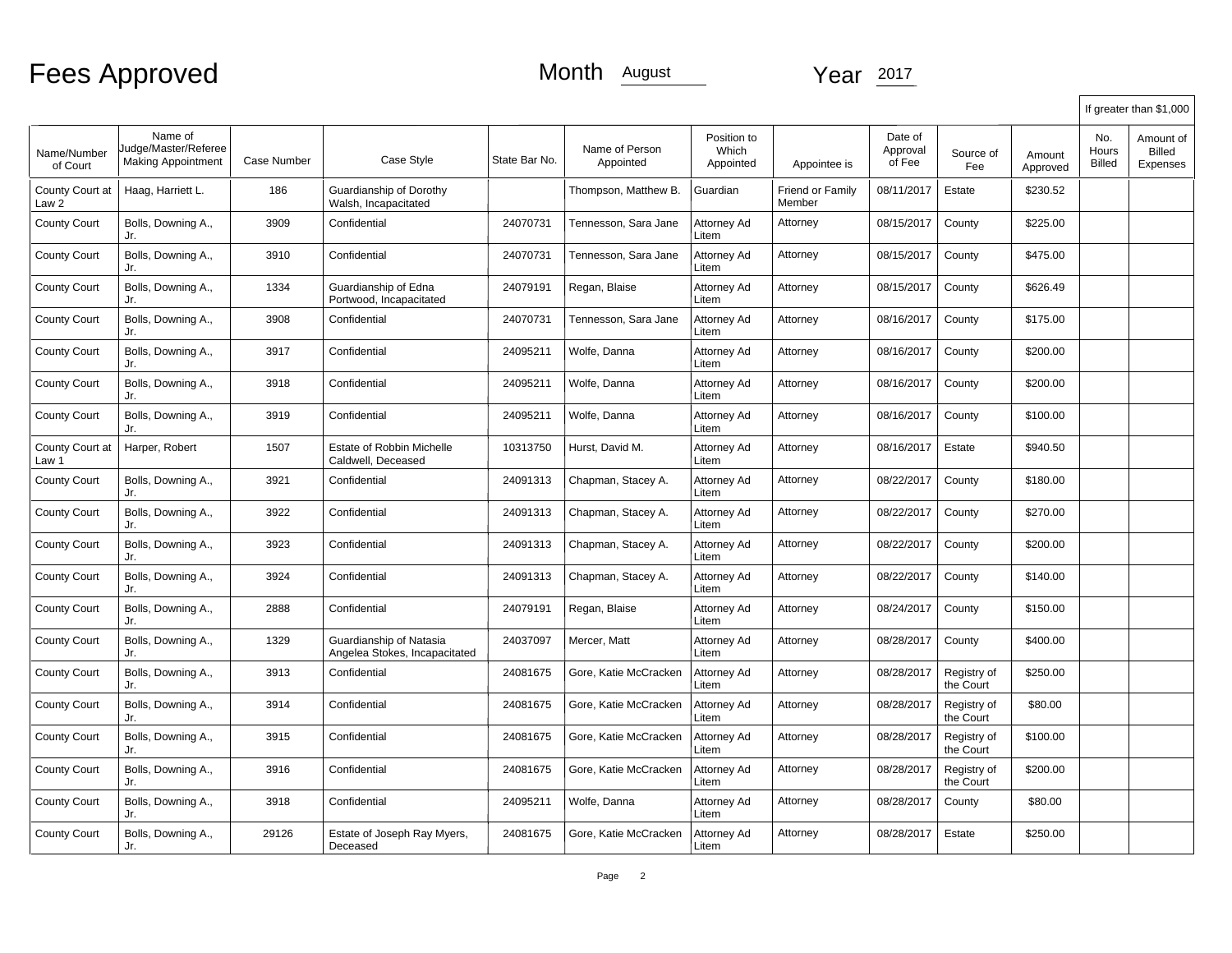| <b>Fees Approved</b> |  |
|----------------------|--|
|----------------------|--|

|                         |                                                              |             |                                                        |               |                             |                                   |              |                               |                  |                    |                               | If greater than \$1,000                |  |
|-------------------------|--------------------------------------------------------------|-------------|--------------------------------------------------------|---------------|-----------------------------|-----------------------------------|--------------|-------------------------------|------------------|--------------------|-------------------------------|----------------------------------------|--|
| Name/Number<br>of Court | Name of<br>Uudge/Master/Referee<br><b>Making Appointment</b> | Case Number | Case Style                                             | State Bar No. | Name of Person<br>Appointed | Position to<br>Which<br>Appointed | Appointee is | Date of<br>Approval<br>of Fee | Source of<br>Fee | Amount<br>Approved | No.<br>Hours<br><b>Billed</b> | Amount of<br><b>Billed</b><br>Expenses |  |
| <b>County Court</b>     | Bolls, Downing A.,<br>JI.                                    | 1331        | Guardianship of Ernest Robin<br>Townley, Incapacitated | 24091313      | Chapman, Stacey A.          | Attorney Ad<br>Litem              | Attorney     | 08/29/2017                    | Estate           | \$560.00           |                               |                                        |  |
| <b>County Court</b>     | Bolls, Downing A.,<br>Jr.                                    | 3923        | Confidential                                           | 24091313      | Chapman, Stacey A.          | Attorney Ad<br>Litem              | Attorney     | 08/31/2017                    | County           | \$200.00           |                               |                                        |  |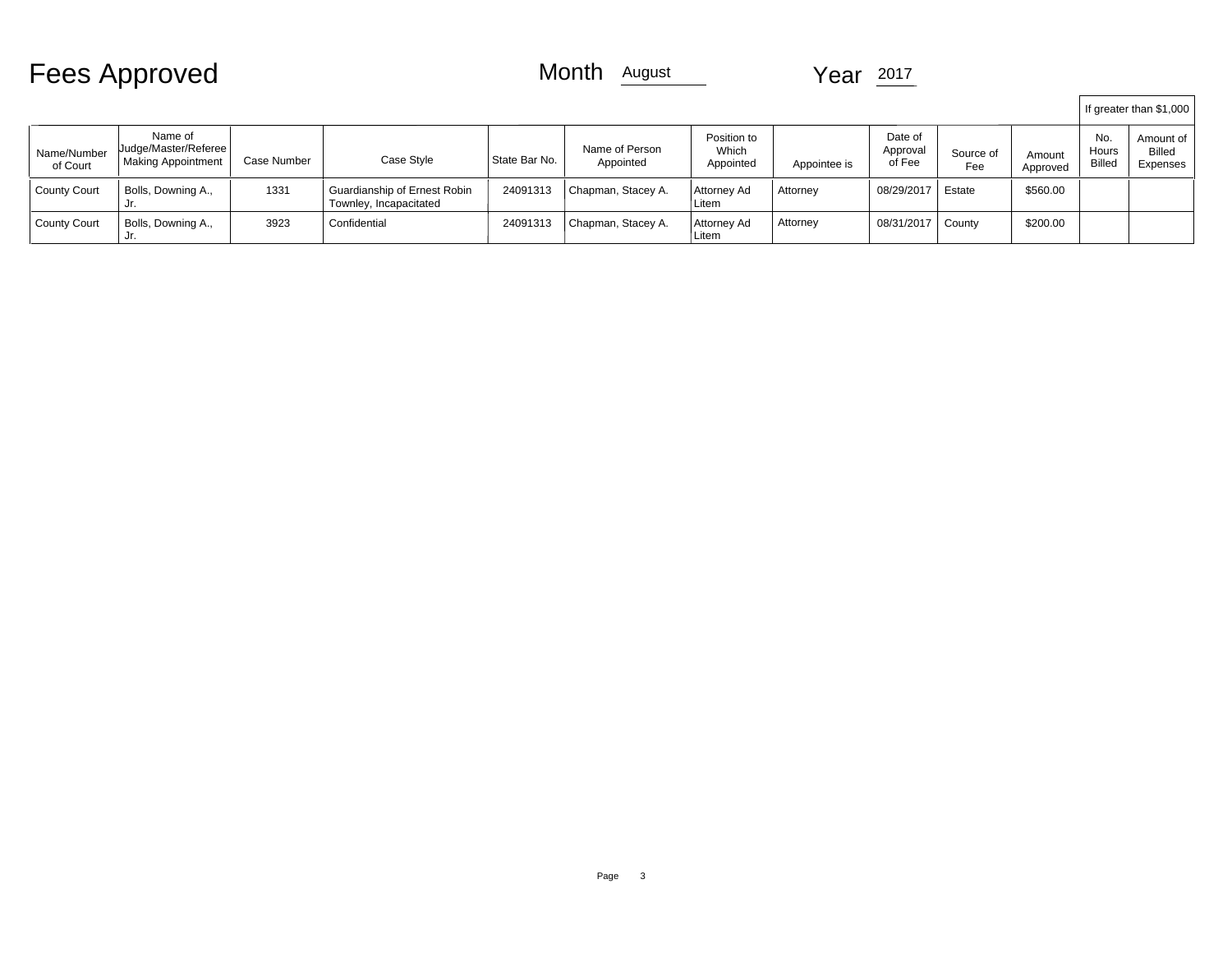# Appointments Approved

| Name/Number of<br>Court  | Name of<br>Judge/Master/Referee<br><b>Making Appointment</b> | Case Number | Case Style                                       | State Bar No. | Name of Person<br>Appointed | Position to<br>Which<br>Appointed | Appointee is | Date of<br>Appointment |
|--------------------------|--------------------------------------------------------------|-------------|--------------------------------------------------|---------------|-----------------------------|-----------------------------------|--------------|------------------------|
| County Court             | Bolls, Downing A., Jr.                                       | 3908        | Confidential                                     | 24070731      | Tennesson, Sara<br>Jane     | Attorney Ad Litem                 | Attorney     | 08/01/2017             |
| County Court             | Bolls, Downing A., Jr.                                       | 29149       | Estate of Emmett Edward Hall.<br>Deceased        | 24046719      | Morris, Lee Ann             | Attorney Ad Litem                 | Attorney     | 08/01/2017             |
| County Court             | Bolls, Downing A., Jr.                                       | 3909        | Confidential                                     | 24070731      | Tennesson, Sara<br>Jane     | Attorney Ad Litem                 | Attorney     | 08/02/2017             |
| County Court             | Bolls, Downing A., Jr.                                       | 3910        | Confidential                                     | 24070731      | Tennesson, Sara<br>Jane     | Attorney Ad Litem                 | Attorney     | 08/02/2017             |
| County Court             | Bolls, Downing A., Jr.                                       | 3911        | Confidential                                     | 24095211      | Wolfe, Danna                | Attorney Ad Litem                 | Attorney     | 08/03/2017             |
| County Court             | Bolls, Downing A., Jr.                                       | 3902        | Confidential                                     | 24095211      | Wolfe, Danna                | Attorney Ad Litem                 | Attorney     | 08/04/2017             |
| County Court             | Bolls, Downing A., Jr.                                       | 3912        | Confidential                                     | 24095211      | Wolfe, Danna                | Attorney Ad Litem                 | Attorney     | 08/04/2017             |
| County Court             | Bolls, Downing A., Jr.                                       | 3913        | Confidential                                     | 24081675      | Gore, Katie<br>McCracken    | Attorney Ad Litem                 | Attorney     | 08/07/2017             |
| County Court             | Bolls, Downing A., Jr.                                       | 3914        | Confidential                                     | 24081675      | Gore, Katie<br>McCracken    | Attorney Ad Litem                 | Attorney     | 08/07/2017             |
| County Court             | Bolls, Downing A., Jr.                                       | 3915        | Confidential                                     | 24081675      | Gore, Katie<br>McCracken    | Attorney Ad Litem                 | Attorney     | 08/07/2017             |
| County Court             | Bolls, Downing A., Jr.                                       | 3916        | Confidential                                     | 24081675      | Gore, Katie<br>McCracken    | Attorney Ad Litem                 | Attorney     | 08/07/2017             |
| County Court             | Bolls, Downing A., Jr.                                       | 2888        | Confidential                                     | 24079191      | Regan, Blaise               | Attorney Ad Litem                 | Attorney     | 08/08/2017             |
| County Court             | Bolls, Downing A., Jr.                                       | 1336        | Guardianship of Ruth Snodgrass,<br>Incapacitated | 24027316      | Fowlkes, Cathy              | Attorney Ad Litem                 | Attorney     | 08/11/2017             |
| County Court             | Bolls, Downing A., Jr.                                       | 3917        | Confidential                                     | 24095211      | Wolfe, Danna                | Attorney Ad Litem                 | Attorney     | 08/11/2017             |
| County Court             | Bolls, Downing A., Jr.                                       | 3918        | Confidential                                     | 24095211      | Wolfe, Danna                | Attorney Ad Litem                 | Attorney     | 08/11/2017             |
| County Court             | Bolls, Downing A., Jr.                                       | 3919        | Confidential                                     | 24095211      | Wolfe, Danna                | Attorney Ad Litem                 | Attorney     | 08/11/2017             |
| County Court             | Bolls, Downing A., Jr.                                       | 3636        | Confidential                                     | 24095076      | Magee, Jordan               | Attorney Ad Litem                 | Attorney     | 08/14/2017             |
| County Court             | Bolls, Downing A., Jr.                                       | 3920        | Confidential                                     | 24095076      | Magee, Jordan               | Attorney Ad Litem                 | Attorney     | 08/14/2017             |
| County Court at<br>Law 2 | Haag, Harriett L.                                            | 1566        | Estate of Lee Andrew Lanford, Deceased           | 15043300      | Nix, Clinton                | Attorney Ad Litem                 | Attorney     | 08/14/2017             |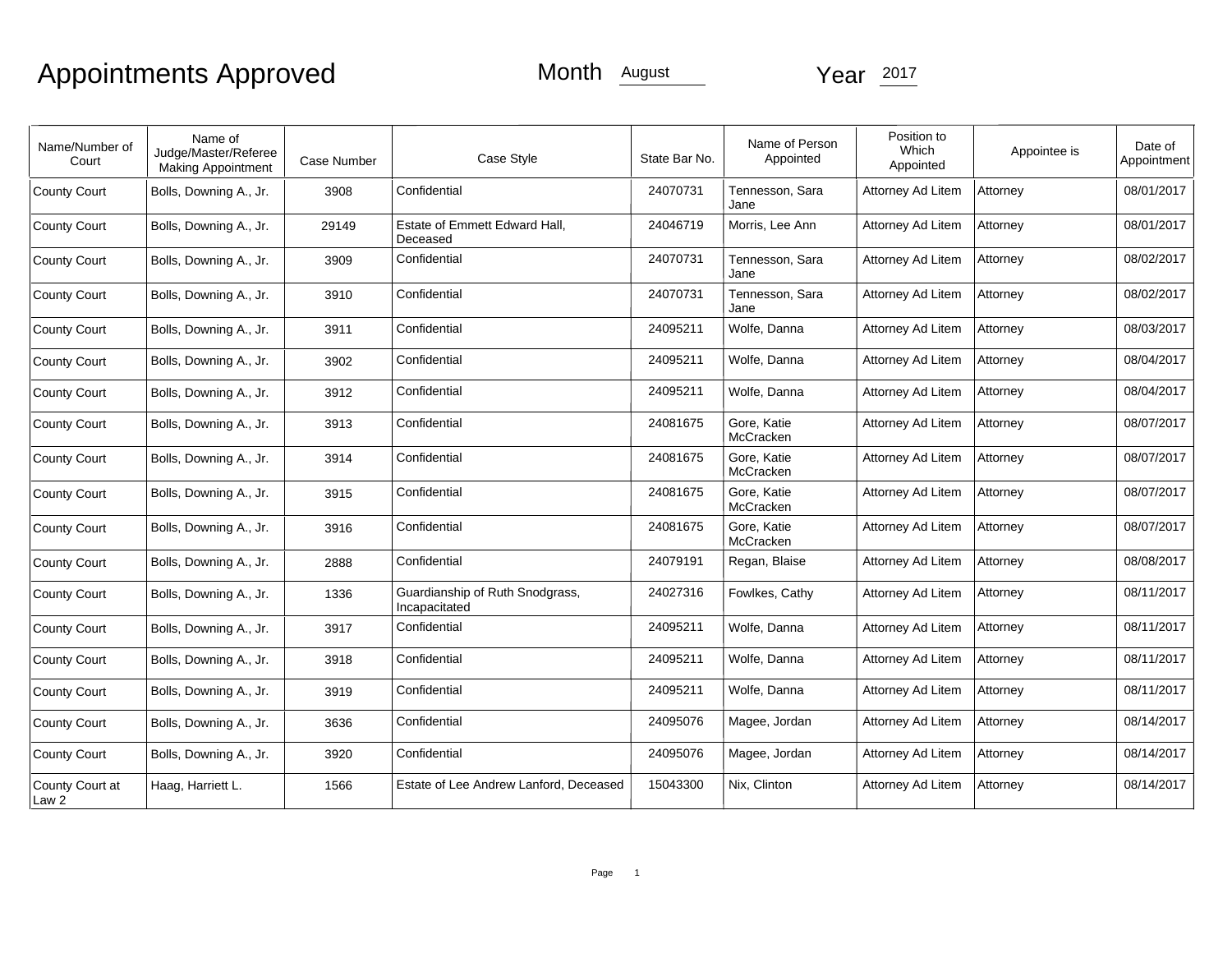# Appointments Approved

| Name/Number of<br>Court  | Name of<br>Judge/Master/Referee<br><b>Making Appointment</b> | Case Number | Case Style                                           | State Bar No. | Name of Person<br>Appointed                      | Position to<br>Which<br>Appointed | Appointee is                   | Date of<br>Appointment |
|--------------------------|--------------------------------------------------------------|-------------|------------------------------------------------------|---------------|--------------------------------------------------|-----------------------------------|--------------------------------|------------------------|
| County Court             | Bolls, Downing A., Jr.                                       | 1334        | Guardianship of Edna Portwood,<br>Incapacitated      |               | Texas Health and<br>Human Services<br>Commission | Guardian                          | Public Guardianship<br>Program | 08/14/2017             |
| County Court             | Bolls, Downing A., Jr.                                       | 1337        | Guardianship of Emily Nicole Clary,<br>Incapacitated | 24046895      | Sprott, David A.                                 | Attorney Ad Litem                 | Attorney                       | 08/15/2017             |
| County Court             | Bolls, Downing A., Jr.                                       | 29167       | Estate of Eloise Estelle Spencer Pettus,<br>Deceased | 10313750      | Hurst, David M.                                  | Attorney Ad Litem                 | Attorney                       | 08/15/2017             |
| <b>County Court</b>      | Bolls, Downing A., Jr.                                       | 28953       | Estate of Bem E. Tucker, Deceased                    | 24077244      | Wallace, Elizabeth<br>Niblo                      | Attorney Ad Litem                 | Attorney                       | 08/16/2017             |
| County Court             | Bolls, Downing A., Jr.                                       | 3921        | Confidential                                         | 24091313      | Chapman, Stacey A.                               | Attorney Ad Litem                 | Attorney                       | 08/17/2017             |
| County Court             | Bolls, Downing A., Jr.                                       | 1338        | Guardianship of Billy W. Lovelady,<br>Incapacitated  | 24095211      | Wolfe, Danna                                     | Attorney Ad Litem                 | Attorney                       | 08/18/2017             |
| <b>County Court</b>      | Bolls, Downing A., Jr.                                       | 3922        | Confidential                                         | 24091313      | Chapman, Stacey A.                               | Attorney Ad Litem                 | Attorney                       | 08/18/2017             |
| County Court             | Bolls, Downing A., Jr.                                       | 3923        | Confidential                                         | 24091313      | Chapman, Stacey A.                               | Attorney Ad Litem                 | Attorney                       | 08/18/2017             |
| County Court             | Bolls, Downing A., Jr.                                       | 3924        | Confidential                                         | 24091313      | Chapman, Stacey A.                               | Attorney Ad Litem                 | Attorney                       | 08/18/2017             |
| County Court             | Bolls, Downing A., Jr.                                       | 29172       | Estate of Angela Carol Nelson Everett,<br>Deceased   | 24062587      | Anderson, Ashton R.                              | Attorney Ad Litem                 | Attorney                       | 08/18/2017             |
| <b>County Court</b>      | Bolls, Downing A., Jr.                                       | 3925        | Confidential                                         | 08693000      | Hagin, C. Terry                                  | Attorney Ad Litem                 | Attorney                       | 08/21/2017             |
| County Court             | Bolls, Downing A., Jr.                                       | 3926        | Confidential                                         | 08693000      | Hagin, C. Terry                                  | Attorney Ad Litem                 | Attorney                       | 08/21/2017             |
| <b>County Court</b>      | Bolls, Downing A., Jr.                                       | 3927        | Confidential                                         | 08693000      | Hagin, C. Terry                                  | Attorney Ad Litem                 | Attorney                       | 08/21/2017             |
| County Court             | Bolls, Downing A., Jr.                                       | 3928        | Confidential                                         | 08693000      | Hagin, C. Terry                                  | Attorney Ad Litem                 | Attorney                       | 08/21/2017             |
| County Court             | Bolls, Downing A., Jr.                                       | 3636        | Confidential                                         | 24062587      | Anderson, Ashton R.                              | Attorney Ad Litem                 | Attorney                       | 08/22/2017             |
| County Court at<br>Law 1 | Harper, Robert                                               | 28695       | Estate of Caroll Keith Craig, Deceased               | 16827220      | Rice, Charles E.                                 | Attorney Ad Litem                 | Attorney                       | 08/23/2017             |
| County Court             | Bolls, Downing A., Jr.                                       | 1339        | Guardianship of Shirlee B. Smith,<br>Incapacitated   | 24079191      | Regan, Blaise                                    | Attorney Ad Litem                 | Attorney                       | 08/24/2017             |
| County Court             | Bolls, Downing A., Jr.                                       | 2155        | Confidential                                         | 24095076      | Magee, Jordan                                    | Attorney Ad Litem                 | Attorney                       | 08/24/2017             |
| County Court             | Bolls, Downing A., Jr.                                       | 3215        | Confidential                                         | 24095076      | Magee, Jordan                                    | Attorney Ad Litem                 | Attorney                       | 08/24/2017             |
| County Court             | Bolls, Downing A., Jr.                                       | 3929        | Confidential                                         | 24093841      | Allen, Chaile                                    | Attorney Ad Litem                 | Attorney                       | 08/24/2017             |